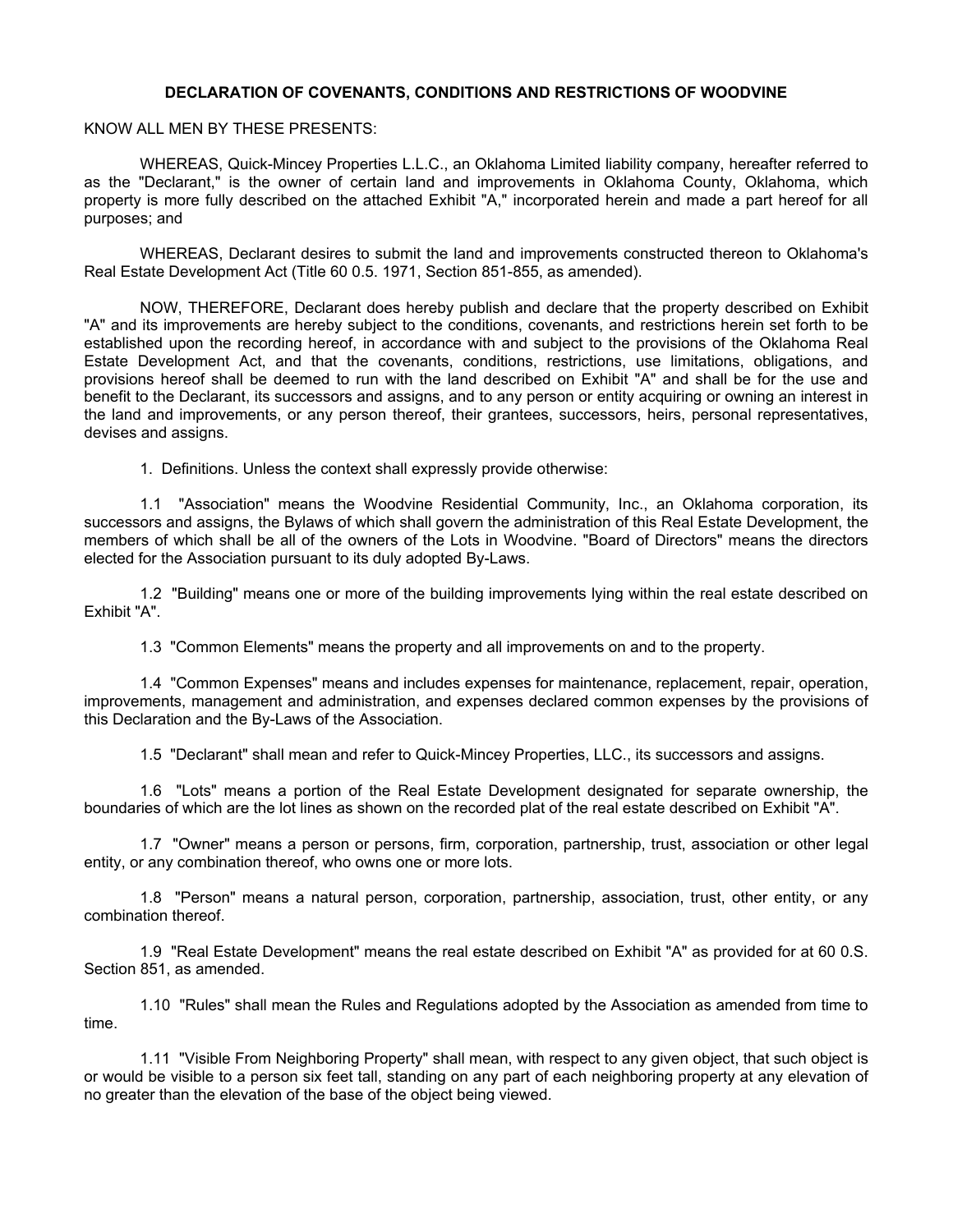# 2. Property Rights.

2.1 Owner's Nonexclusive Easement of Enjoyment: Limitations. Every Owner and his immediate family shall have a nonexclusive right and easement of enjoyment in and to the Common Elements, which shall be appurtenant to and shall pass with the title to the Lot of such Owner, subject to the following rights.

2.1.1 Association Rights to Use and to Grant Easements. The nonexclusive right and easement of the Association to make such use of the Real Estate Development as may be necessary or appropriate for the performance of the duties and functions which it is obligated or permitted to perform under this Declaration. The Association, in its sole discretion, may from time to time grant easements and rights of-way on, across, under and over the Common Elements to any municipal corporation or public utility company, or other entity providing water, sewer, gas, electricity, telephone, cable television, or other similar service to the Real Estate Development.

2.1.2 Association Right to Make Rules. The right of the Association to make such reasonable rules regarding the use of the Common Elements and facilities located thereon by members and other persons entitled to such use.

2.1.3 Borrow Money. The right of the Association, in accordance with its Bylaws for the purpose of improving the Common Elements and, in aid thereof, to mortgage said Common Elements.

2.1.4 Protect Property. The right of the Association to take such steps as are reasonably necessary to protect the above described properties against foreclosure, and,

2.1.5 Other Reserved Rights. The rights reserved in this Declaration to Declarant (for, among other things, Common Elements improvements), Owners, other persons and the Association.

2.2 Delegation of Use: Nonresident Owner. Any Owner may delegate his right of enjoyment of the Common Elements to the members of his family, to his tenants, to guests or to contract purchasers who may reside on the Lots. All such persons shall be subject to these covenants concerning such use. Any Owners not residing on his Lot may not have a right of enjoyment of any Common Elements except as provided otherwise by these covenants.

2.3 Individual Ownership. No one person or entity may own more than two (2) Lots, except builders approved by the Declarant.

#### 3. Easements

3.1 Blanket Easements for Utilities or Police, Fire, etc. for Maintenance and Repair to Common Elements, There is hereby created a blanket easement in, on, through, upon, across, over and under all of the Common Elements for ingress and egress, installation, replacement, repair and maintenance of all Common Elements improvements and all utilities, including, but not limited to water, sewer, gas, telephones and electricity. By virtue of this easement, it shall be expressly permissible for the electrical and/or telephone company providing service to erect and maintain the necessary poles, underground lines, and other necessary equipment on said Common Elements and to affix and maintain electrical and/or telephone wires, circuits, and conduits on, above, across and under the roof and exterior walls of the buildings, if any, upon the Common Elements, An easement is further granted to all police, fire protection and ambulance personnel, and all similar persons to enter upon the Common Elements in the performance of their duties. Further, an easement is hereby granted to the Declarant and to the Association to enter in, onto, above, across or under the Common Elements and any Lot to perform the duties of improvement, maintenance and repair to the Common Elements. Notwithstanding anything contrary contained in this paragraph, no sewers, electrical lines, water lines, other utilities may be installed or relocated on said Common Elements except as approved by Declarant or the Association. Should any utility furnishing a service covered by the general easement herein provided request a specific easement, Declarant or the Association may grant such an easement to the Common Elements by a separate recorded instrument without conflicting with the terms hereof and without consent of the Owners being required. The easements provided for in this paragraph shall in no way affect any other recorded easement to said Common Elements.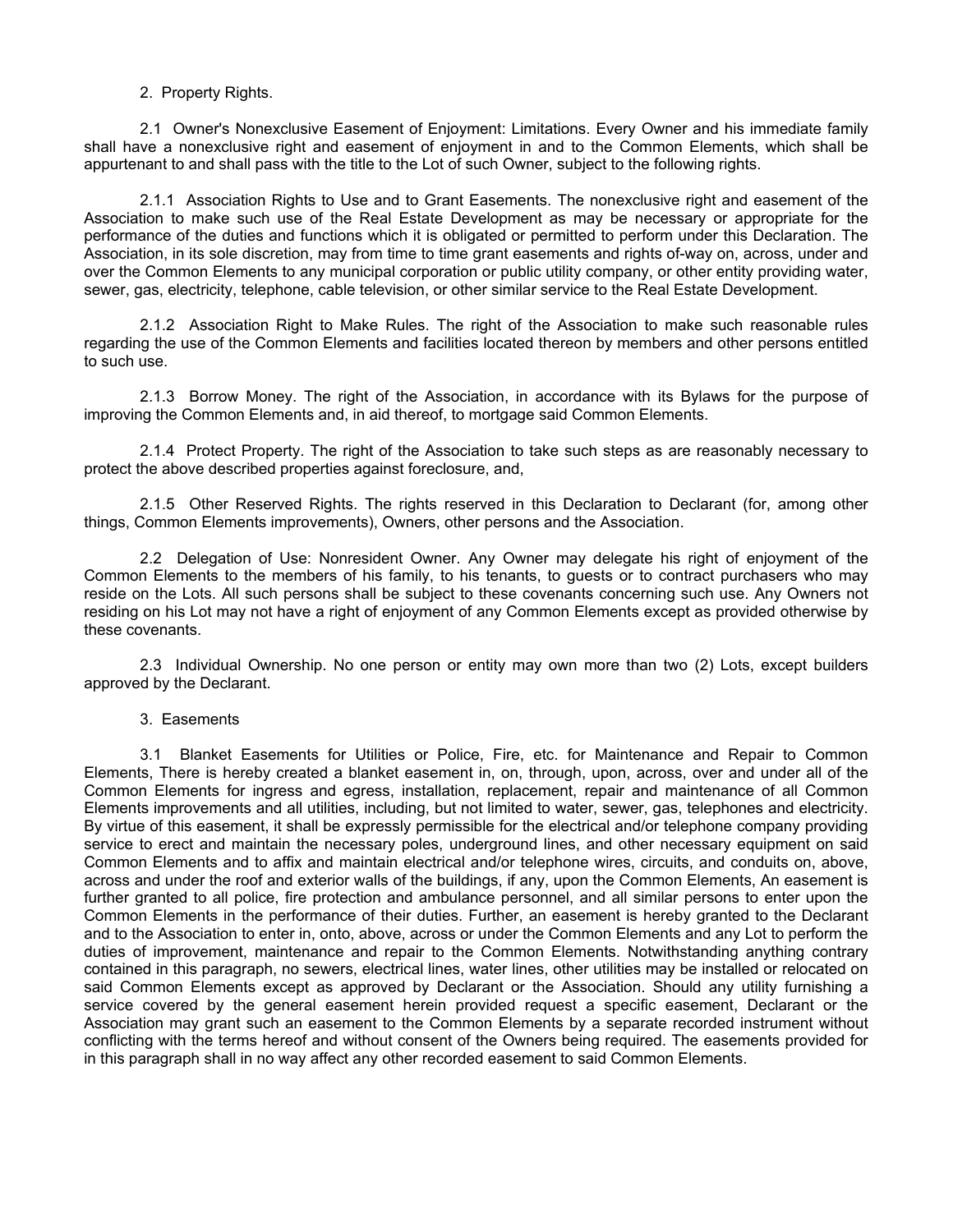4. Use and Occupancy After the initial sale or transfer of a Lot or Lots by Declarant, all such Lots shall thereafter be used and occupied only for single family residence purposes by the Owner, by the Owner's family, the Owner's tenants or the Owner's guests. No Lot or any building or structure on any Lot my be utilized for any church, business, professional, trade, commercial, or government purpose.

4.1 Declarant Business Office: Model Lots. Declarant and its employees, representatives, and agents may maintain a business and sales office, model homes, and other sales facilities necessary or required until all of the Lots are sold.

4.2 Offensive or Noxious Use. The Owner of any Lot shall not use or allow the use of such Lot for any purpose which will be noxious, offensive or detrimental to the use of the other Lots or which will create or emit any objectionable, offensive or noxious odors, dust, gases, fumes or other such material or which will in any manner violate any applicable zoning ordinance or other regulations enacted by any duly constituted governmental authority.

4.3 Mineral Drilling. Except for Declarant, and then only with the permission of the City of Oklahoma City, no drilling or puncturing of the surface for oil, gas or other minerals or hydrocarbons within the Real Estate Development shall be permitted.

4.4 Livestock. The keeping of any poultry, cattle, horses, or other livestock of any kind or character is prohibited within the Real Estate Development.

4.5 Refuse Storage; Growth. The storage of trash, ashes, or other refuse, except in normal receptacles, is prohibited. Further, no trash, garbage cans or receptacles of any kind shall be left insight, except on days so designated by the City of Oklahoma City for collection thereof. Weeds, underbrush or other unsightly growths shall not be permitted to grow or remain on Common Elements. No trash, ashes or other refuse may be thrown in any other Owners Lot or in or on Common Elements.

4.6 Signs and Billboards: Declarant's Right. No signs or billboards exceeding six (6) square feet in area shall be permitted on Lot or Common Element without the prior written consent of the Association; however, this prohibition shall not apply to the Declarant in the initial sale of such Lot.

4.7 Vehicle Parking and Storage. Except where adequate screening has been previously provided and an Owner has received prior written approval from the Architectural Control Committee (hereafter defined), no campers, recreational vehicle, boats, motor homes or large commercial vehicles, nor any vehicle in the process of being repaired or otherwise presently inoperable, shall be stored or parked a) in front of the front building line b) on Common Elements, or c) on the publicly dedicated streets within the Real Estate Development; no vehicle shall park on publicly dedicated streets for more than 48 hours, and parking shall be allowed only in designated parking areas, the operation and parking of all vehicles on the Real Estate Development are subject to the By-Laws, and rules and regulations of the association. No carports of any kind are permitted.

4.8 View From Common Elements or Lot. All garbage cans, equipment, or storage piles shall be located so as not to be Visible From the Neighboring Property.

4.9 Tanks. No elevated tanks of any kind shall be erected, placed or permitted on any Lot or Common Elements.

4.10 Radio or Television Transmitting Device; Wind Powered Generators. No radio or television transmitting or receiving device which extends five (5) feet above the peak of a roof shall be allowed. Further, no wind-powered generators shall be erected or maintained unless approved in writing by the Architectural Control Committee.

4.11 Waste. No waste shall be committed on the Common Elements.

4.12 Temporary Structure. No outbuildings, storage shed, trailer, tent or shack will be erected, placed or permitted, nor shall any structure of a temporary character be used at any time as a residence without the prior written consent of the Architectural Control Committee.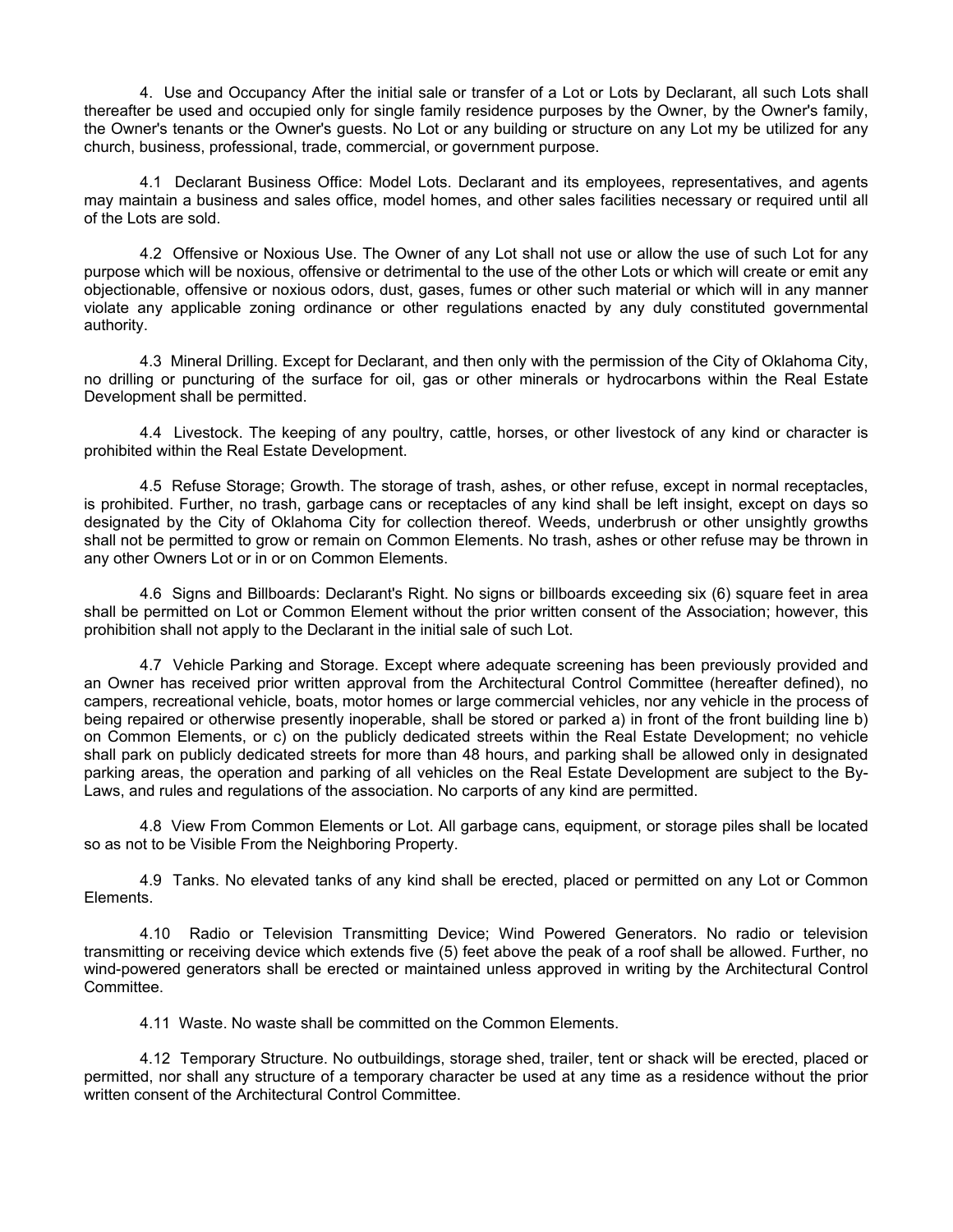4.13 Nuisance Activity. No noxious or offensive activity shall be carried on within the Real Estate Development, nor shall anything be done therein which may be or may become an annoyance or nuisance.

4.14 Improvements and Alterations: Plans and Specifications. No dwelling, building, wall storage shed, cabana, greenhouse, playhouse, pergola, or other improvement or structure shall be commenced, erected or placed upon the Real Estate Development until the complete plans and specifications showing the precise and exact nature, kind, shape, height, set-back, materials, color and location of such improvements shall have been submitted in duplicate to and approved in writing as to harmony of external design, color and location in relation to surrounding structures and topography and conformity with the design concept for the Real Estate Development by the Architectural Control Committee, ('ACC") as more fully described below. Alterations to improvements after the residence is occupied (as distinguished from approval of new construction) must be approved by the ACC. The ACC shall be composed of three (3) or more natural persons designated from time to time by the Board of Directors of the Association, and such persons shall serve at the pleasure of the Board of Directors. The initial ACC shall be composed of J. Nolan Quick, Sr., William H. Mincey and J. Gary Nolan Quick, II. The affirmative vote of a majority of the members of ACC (which shall be the required quorum of the Committee) shall be required in order to adopt or promulgate any rule or regulation, or to make any finding, determination, ruling or order, or to issue any permit, consent, authorization, approval or the like pursuant to the authority contained in these Bylaws.

4.14.1 Improvements; Plans and Specifications: Approval. No dwelling, building, wall, storage shed, cabana, greenhouse, playhouse, pergola, or other improvements or structure shall be commenced erected, or placed upon the Real Estate Development until the complete plans and specifications showing the precise and exact nature, kind, shape, height, set-back, materials, color and location of the same shall have been submitted in duplicate to and approved in writing by the ACC as to harmony of external design, color and location in relation to surrounding structures and topography and conformity with the design concept for the Real Estate Development, The following guidelines, unless hereafter amended by ACC or waived in writing by ACC, shall be adhered to by ACC.

4.14.1.1 Dwelling may be one story, one and one-half story, split level or two stories in height. Eaves, steps and open porches shall be considered a part of the dwelling; provided, however, that this shall not be construed to permit any portion of a dwelling on a Lot to encroach upon another Lot.

4.14.1.2 No dwelling or other structure shall be constructed or maintained upon any Lot which would in any way impede natural drainage without the prior written consent of the ACC. No grading, scraping, excavation or other rearranging or puncturing of the surface of any Lot shall be commenced, which will or may intend to interfere with, encroach upon, or alter, disturb or damage any surface or subsurface utility line, wire or easement, or which will or may tend to disturb the minimum or maximum subsurface depth requirement of any utility line, pipe, wire or easement.

4.14.1.3 The single-family residence constructed on all Lots in the Real Estate Development shall contain a minimum of 1,800 square feet or floor space. In computing the square footage of floor space of a residence the basement open porches, and garages shall be excluded. In case of a one and one-half story or a two story structure, the ground floor shall in no event be less than 1,200 square feet.

4.14.1.4 No building, or any part thereof, shall be located nearer to the front lot line or side street lot line than the building set-back lines shown on the recorded plat. The side lot limit line of a one story structure each side of the main structure, shall be a minimum of five feet (5'), and a minimum of eight feet (8') for a two-story structure. If one structure is placed on two (2) Lots, then only the distances from the outside boundary lines apply. The distance between buildings on adjacent Lots shall be a minimum of ten feet (10'). Outbuildings located sixty feet (60') or more from the front building line may be located three feet (3') from a side lot line. No dwelling shall be located on any Lot nearer than ten feet (10') to the rear lot line.

4.14.1.5 No fences, garage or enclosure of any type or nature whatsoever shall be constructed, erected, placed, or maintained forward of the front building limit or setback line on each Lot, as same is shown on the recorded plat thereof; however, it is not the intention of this paragraph to exclude the use of evergreens or other shrubbery to landscape front yards. No double fencing is allowed. If there is an existing fence that abuts a lot, the fences must Join. If brick columns are used, they must match the house. Cyclone and other metal fencing is prohibited. All fences shall be six feet (6') in height and of stockade style. Lots that are adjacent to May Avenue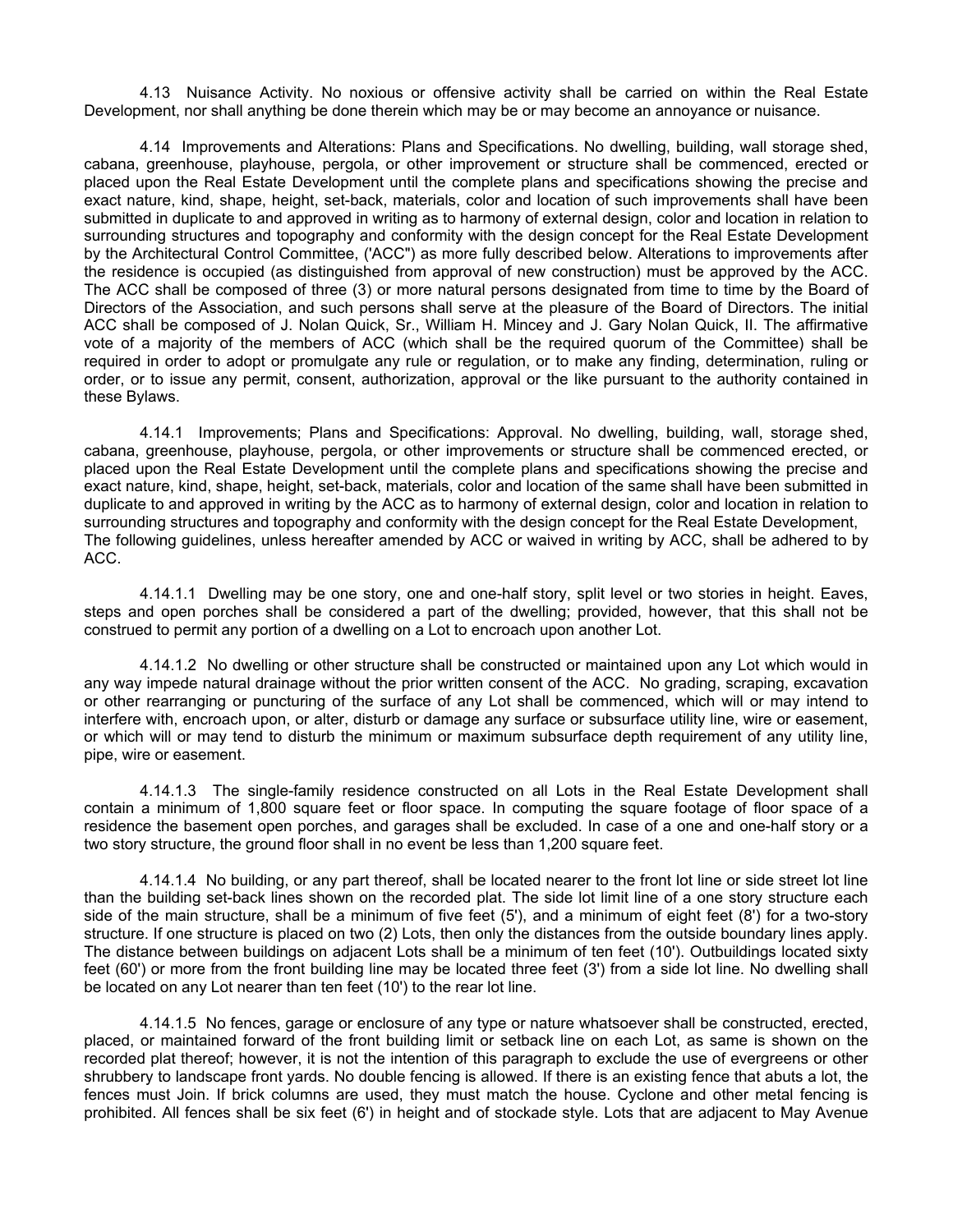and/or 164th Street must at all times have fencing six feet (6') in height and matching brick columns and stockade style fencing between columns.

4.14.1.6 Basketball backboards maybe erected at the residences in the Real Estate Development. Each backboard must have a free standing structure supporting it and may not be attached to a house. The supporting structure must be constructed from the rust resistant steel and maintained at all times, i.e., supporting structure to be kept completely painted and free of dirt and any markings giving it an unsightly appearance. The backboard must be constructed from a plastic and/or fiberglass material and must be kept clean and free of any marking which gives it an unsightly appearance. A backboard which is cracked must be removed or replaced immediately. The net must be free of all rips and tears and shall be replaced whenever it becomes unsightly. The rim must be kept painted and free of dirt and any markings which give it an unsightly appearance. The rim must be kept perpendicular to the backboard in a standard basketball installation. No offensive activity is permitted which results from use of the basketball backboard.

4.14.1.7 No dwelling shall be constructed on any Lot unless it has an attached garage with a capacity sufficient for at least two (2)cars.

4.14.1.8 The outside wall structure of the ground floor living area of any dwelling shall be at least eighty percent (80%) brick veneer, stone or masonry. Any stone above the eight foot plate shall count toward the minimum.

4.14.1.9 The roof coverings on homes and other improvements on any Lot must be consistent in appearance, quality, and life-safety features, thereby benefiting all of the Lots and Owners. Therefore, the roof covering for all homes and improvements on any Lot shall be composition, no less than 235 pounds or equivalent, weathered wood color, and shall have the Timberline look. All other roofing materials to be used shall be subject to the approval in writing in advance by the ACC.

4.14.1.10 No building of any nature shall be permitted in the easements reserved for utilities, and there shall be no retaining wall permitted in easements unless approved by the ACC.

4.14.1.11 Lawn sodding must be completed for the lot on or before occupancy.

4.14.1.12 No outdoor clothes lines shall be allowed.

4.14.1.13 Every outbuilding erected on any Lot shall correspond in style and architecture to that which it is appurtenant, and shall be approved in writing by the ACC. The type of roof will be the same as the residence on the Lot.

4.14.1.14 No skate board ramps may be constructed in any yard or Common Element.

4.14.1.15 No Lot may be split without written approval of the ACC.

4.14.2 Approval, Copy of Plans and Specifications Deposited: Lapse of Time Paramount to Approval. Upon approval by the ACC of any plans and specifications submitted pursuant to the provisions of these covenants, a copy of such plans and specifications, as approved, shall be deposited among the permanent records of such Committee, and a copy of such plans and specifications bearing such approval, in writing, shall be returned to the applicant submitting the same. In the event the ACC fails to approve or disapprove any plans and specifications which may be submitted to it within sixty (60) days after submission, then approval will not be required, and this paragraph 4.14 shall be deemed to have been fully complied with.

4.14.3 Construction; Limitations; Deviations from Plans and Specifications. Construction in accordance with plans and specifications approved by ACC pursuant to the provisions of this paragraph 4.14 shall be commenced within six (6) months following the date upon which the same are approved by the ACC (whether by affirmative action or by forbearance from action, as provided in paragraph 4.14.2), and shall be substantially completed within six (6) months following the date of commencement, or within such longer period as the ACC shall specify. In the event construction is not commenced within the period aforesaid, then approval of the plans and specifications by the ACC shall be conclusively deemed to have lapsed, and compliance with the provisions of this paragraph 4.14 shall again be required. There shall be no deviations from plans and specifications approved by the ACC without the prior consent In writing of the ACC. Approval for use on any Lot of any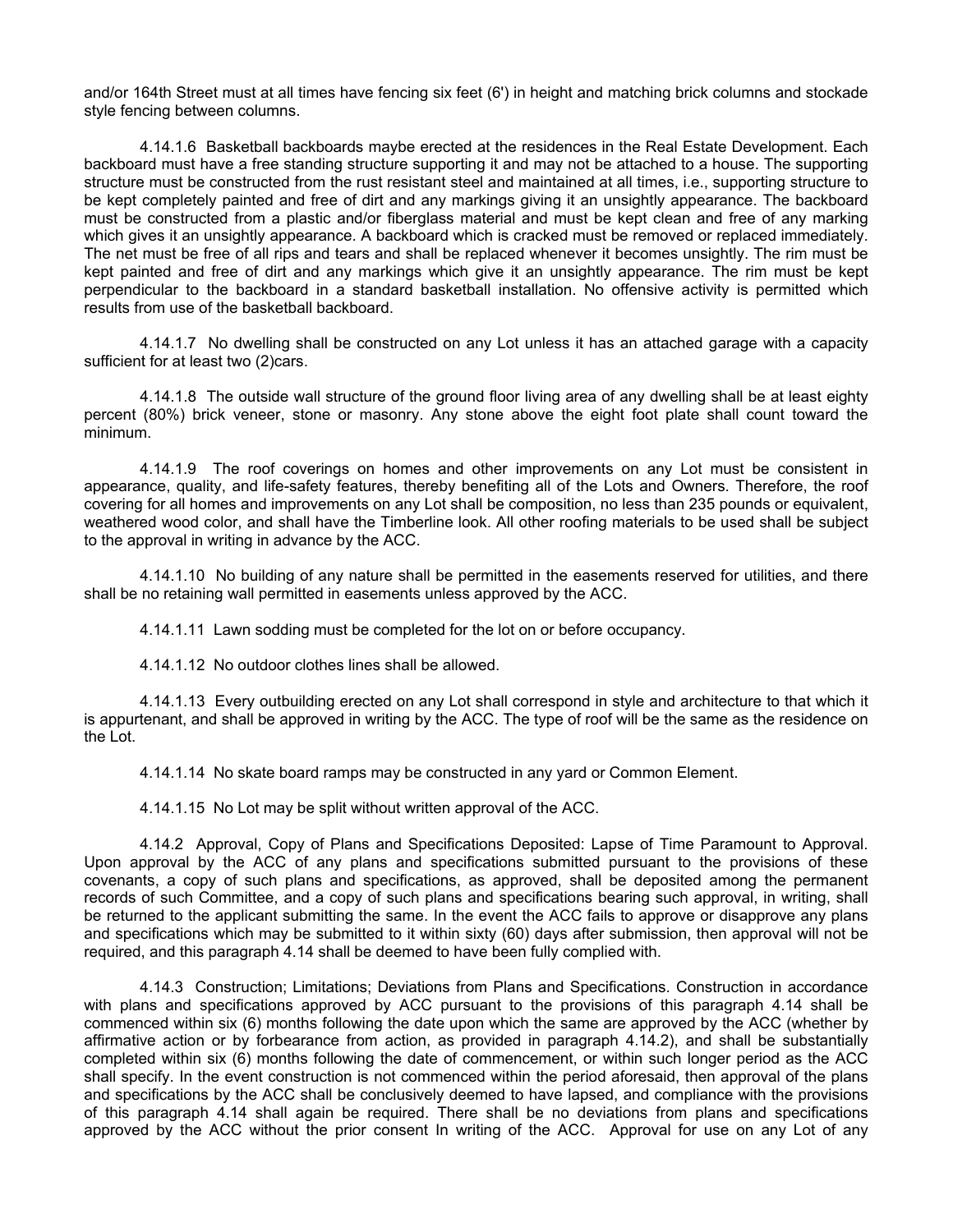particular plans and specifications or design shall not be construed as a waiver of the right of the ACC to disapprove such plans and specifications, or any elements or features thereof, in the event such plans and specifications are subsequently submitted for use upon any other Lot or Lots.

4.14.4 Rules and Regulations of Architectural Control Committee. ACC shall from time to time adopt and promulgate such rules and regulations regarding the form and content of plans and specifications to be submitted for approval and may publish such statements of policy, standards, or guidelines and establish such criteria relative to architectural styles or details, or other matters, as it may consider necessary and appropriate. No such rules, regulations, statements, criteria or the like shall be construed as a waiver of the provisions of this paragraph 4.14 or any other provision or requirement of the Declaration. The ACC may charge and collect a reasonable fee for the examination of any plans and specifications submitted for approval pursuant to the provisions of this paragraph. The decisions of the ACC shall be final, except that any Owner who is aggrieved by any action or forbearance from action by the ACC may appeal the decision of the ACC to the Boa rd of Directors. A vote of twothirds (2/3) of the ten constituted Board of Directors shall be necessary to overrule a decision of the ACC.

4.14.5 Enforcement: Right to Correction Violations. In the event any dwelling, building, fence, wall or other improvement or structure shall be commenced, erected, or placed upon any Lot otherwise than in accordance with the provisions and requirements of this paragraph 4.14, then the same shall be considered to have been undertaken in violation of this paragraph 4.14 and without the approval of the ACC required herein. Upon written notice from the ACC, such dwelling, building, fence, wall or other structure or improvements shall be promptly removed. In the event the same is not removed, or the violation is not otherwise terminated, within fifteen (15) days after notice of such violation is delivered to the Owner of the Lot upon which such collation exists, then the Association shall have the right, through its agents and employees, to enter upon such Lot and to take such steps as may be necessary to remove or otherwise terminate such violation, and the costs thereof shall be assessed against the Lot upon which such violation occurred. A statement for the amount thereof shall be rendered to the Owner of said Lot, at which time the assessment shall become due and payable and a continuing lien upon said Lot and an obligation of the Owner, and may be enforced as provided herein. The Association shall have the further right, through its agents, employees or committees, to enter upon to inspect any Lot at any reasonable daylight hour for the purpose of ascertaining whether any violation of the provisions of this paragraph 4.14 or any of the other provisions or requirements herein, exist on such Lot; however, no such entry and inspection shall be taken without a resolution of ACC or the Board of Directors, and after reasonable notice to the Owner of such Lot. Neither the Association nor any such agent or employee shall be deemed to have committed a trespass or other wrongful act by reason of such entry or inspection.

4.15 Household Pets: Care and Restraint: Limit on Number: Indemnification by Owners. No animals shall be kept within the Real Estate Development except household pets. Such pets may not be kept or bred for any commercial purpose and shall have such care and restraint as not to be obnoxious or offensive or account of noise, odor or unsanitary conditions. No savage or dangerous animal shall be kept. No more than three household pets may be kept without written permission of the Association. No pets may be permitted to run loose within the Real Estate Development, and any Owner who causes any animal to be brought or kept within the Real Estate Development shall indemnify and hold harmless the Association for any loss, damage or liability which the association may sustain as a result of the presence of such animal on the premises, whether or not the Association has given its permission therefore.

4.16 Covenants Applicable to Common Areas. The Common Areas are available to, and restricted to, members of the Association and accompanied guests (and Declarant, for Common Element improvements). All litter must be placed in litter receptacles. No vehicular parking shall be allowed. No skateboards, boats motorcycles, all-terrain vehicles, dune buggies, treehouses, tents or forts shall be allowed in the Common Areas.

5. Easements for Encroachments. If any portions of, or improvements on, the Common Elements encroach upon a Lot or Lots, a valid easement for the encroachment and for the maintenance of same, so long as it stands, shall and does exist, regardless of whether such easement is shown on the recorded plat. If any portion of a Lot encroaches upon the Common Elements, or upon an adjoining Lot or Lots, a valid easement for the encroachment and for the maintenance of same, as long as it stands, shall and does exist. Such encroachments and easements shall not be considered or determined to be encumbrances either on the Common Elements or on the Lots.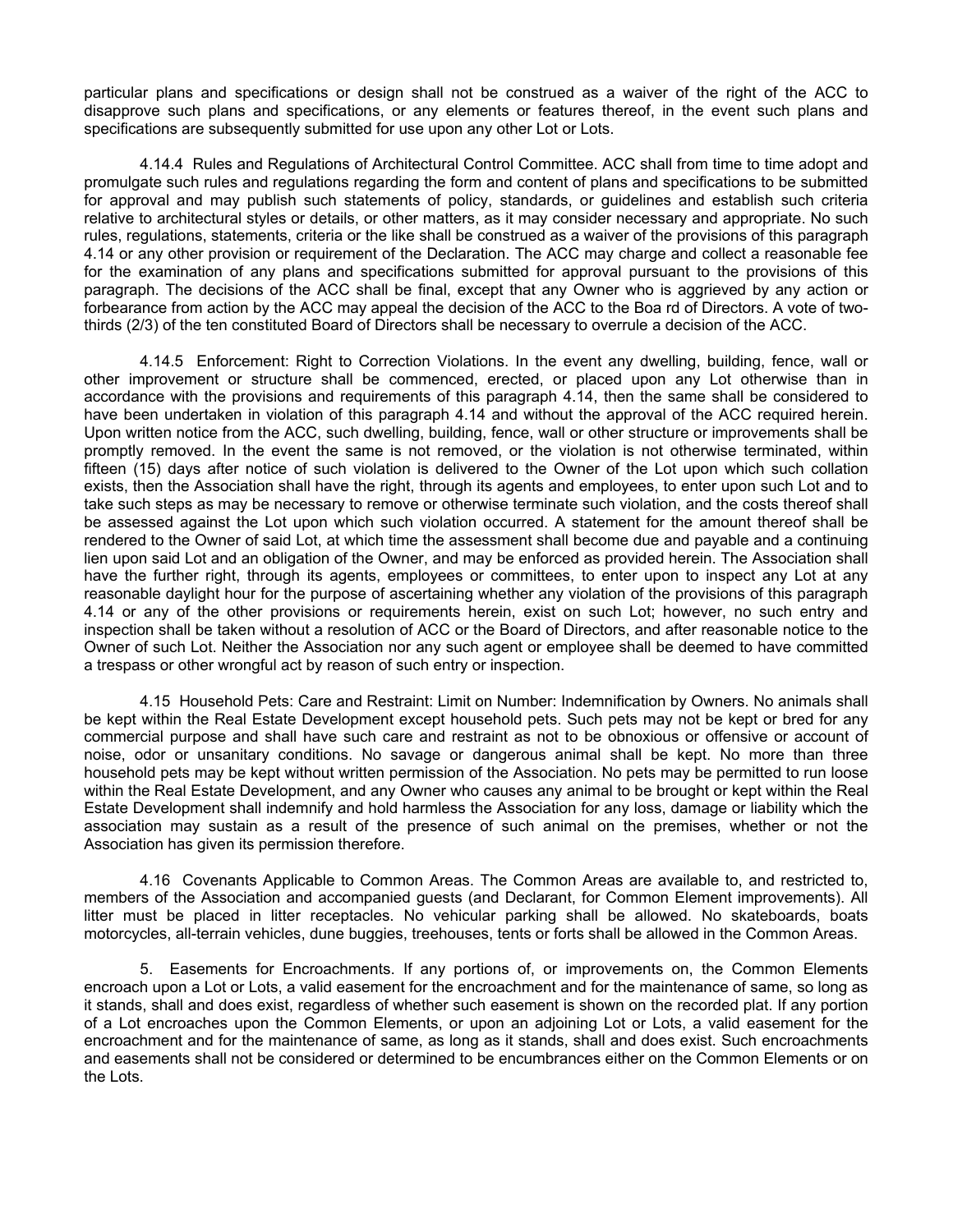6. Administration and Management: Mandatory Membership. The administration and management of this Real Estate Development shall be governed by these Covenants, Conditions and Restrictions and by the By-Laws of the Association. An Owner of a Lot, upon becoming an Owner, shall mandatorily become a member of the Association and shall remain a member for the period of his ownership. The Association shall be governed by the Board of Directors as is provided in the Bylaws of the Association. The Association may employ agents, servants and employees and any person or firm to act as Managing Agent at any agreed compensation.

7. Records: Inspection by Owners and Mortgagees.

7.1 Retention. The Board of Directors shall keep or cause to be kept current certified copies of the recorded Declaration, the executed By-Laws, and the books and records with detailed accounts of the receipts and expenditures affecting the Real Estate Development and its administration. The records so kept shall be available for inspection by all Owners, lenders, and the holders, insurers, and guarantors of first mortgages at convenient hours on working days or under other reasonable circumstances.

8. Owners Maintenance Responsibility of Lot. For purposes of maintenance, repair, alteration and remodeling, an Owner shall be deemed to be responsible for all portions, whether interior or exterior, of the Lot and its improvements, and for maintenance and upkeep of the Lot in a presentable condition, as determined by the ACC, or the ACC may, at its discretion, mow said Lot, maintain improvements thereon, trim trees, and remove trash or debris, the cost of which shall be borne by the Owner.

9. Association's Maintenance, Operation, Repair and Alterations Responsibility. Except as provided in paragraph 8 herein, the Association shall be responsible only for the maintenance, operation and repair of the Common Elements.

10. Compliance with Provisions of Declaration, By-Laws and Rules and Regulations. Each Owner shall comply strictly with the provisions of this Declaration, the By-Laws of the Association and the rules, regulations, decisions and resolutions of the Association adopted pursuant thereto as the same may be lawfully amended from time to time. Failure and refusal after written notice to comply with any of the same shall be grounds for an action to recover sums due, for damages or injunctive relief or both, and for reimbursement of all attorney's fees incurred in connection therewith and interest on all of such amounts at the highest lawful rate, which action shall be maintainable by the Managing Agent or Board of Directors in the name of the Association on behalf of the Owners or, in a proper case, by an aggrieved Owner.

11. Voting Rights in the Association. Voting in the Association shall be on a per Lot basis. The Declarant shall have three votes for each Lot owned by it, developed or not. All other Owners shall have one vote per Lot.

12. Revocation or Amendment to Declaration: Amendment of Undivided Interest in Common Elements. This Declaration shall not be revoked unless all of the Owners unanimously consent and agree to such revocation by instrument(s) duly recorded. This Declaration shall not be amended unless the Owners representing an aggregate ownership interest of two-thirds (2/3rds) or more, of the Lots consent and agree to such amendment by instrument(s) duly recorded. However, Declarant may amend this Declaration at any time.

13. Assessment for Common Expenses.

13.1 Obligation to Pay Pro-rata Share. All Owners of Lots shall be obligated to equally pay the assessments, either estimated or actual, imposed by the Board of Directors of the Association to meet the Common Expenses.

13.2 Assessment Due Date. Beginning with the conveyance of each Lot from the Builder to any Owner, assessments for the estimated Common Expenses shall be due yearly in advance on the first day of January unless another date is specified by written notice from the Board of Directors. In the event the ownership of a Lot commences on a day other than the first day of a month, the assessment for that month shall be prorated.

13.3 Fixing Assessments: Adjustment. For the year 2000, the annual assessment shall be \$60.00. For the purpose of fixing and determining the annual assessments or charges, the Board of Directors of the Association shall determine in advance for each calendar year the estimated aggregate amount of such assessments and charges as may be necessary for such year. The Board of Directors may from time to time during each year make reasonable adjustments in said estimated aggregate amount.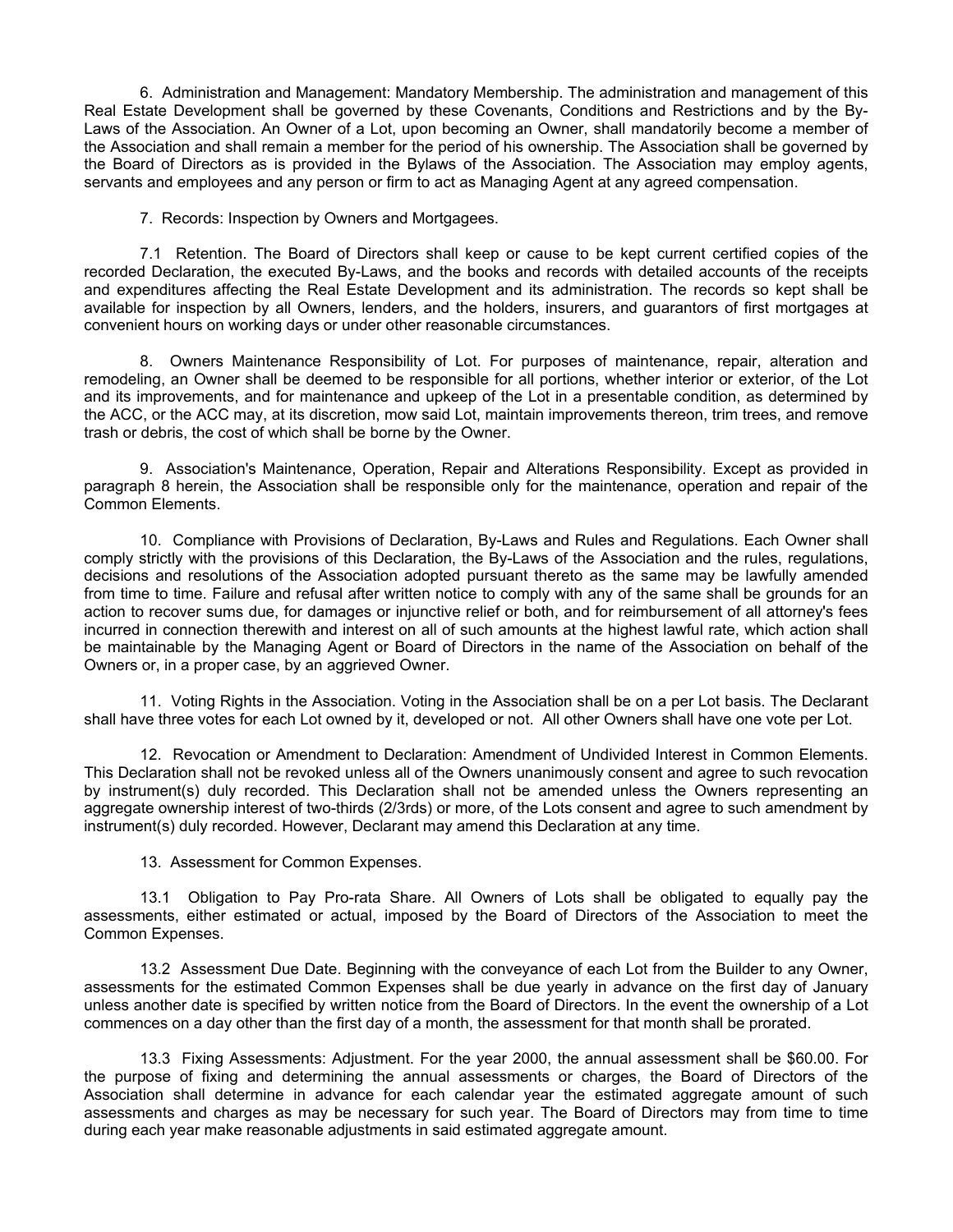13.4 Special Assessments for Capital Improvements: Majority Assent: Notice. In addition to the annual assessments hereof, the Board of Directors may levy in any assessment year a special assessment applicable to that year only, for the purpose of defraying, in whole or in part, the cost of any construction or reconstruction, unexpected cost, repair, or replacement of a described capital improvement, including the necessary fixtures and personal property related thereto.

13.5 Basis of Common Expenses: Increases. The assessments made for Common Expenses shall be based upon estimated expenses growing out of or connected with the maintenance, repair, operation, additions, alterations and improvement responsibilities of the Association. In the event the cash requirement for Common Expenses exceeds the aggregate assessments made pursuant to this paragraph, the Board of Directors for the Association may from time to time and at any time increase, prorate, the yearly assessments set forth in this paragraph.

13.6 Benefit of Assessment or Association Earning. No part of the assessments or net earnings of the Association shall inure to the benefit of any Lot Owner or individual, except to the extent that Lot Owners receive the benefits from the maintenance, repair, operations, additions, alterations and improvement responsibilities of the Association.

14. Owner's Personal Obligation for Payment of Assessments.

14.1 Non-Exemption From Payment: Board Responsibility to Collect: Interest. Costs, and Attorney Fees: Suit: Notice to Mortgage. The amount of Common Expenses assessed against each Lot shall be the personal and individual debt of the Owner thereof. No Owner may exempt himself from liability for his contribution toward the Common Expenses by waiver of the use of enjoyment of any of the Common Elements or by abandonment of his Lot. The Board of Directors shall have the responsibility to take prompt action to collect any unpaid assessment which remains unpaid more than fifteen (15) days from the due date for payment thereof. In the event of a default by an Owner in the payment of the assessment, such Owner shall be obligated to pay interest at the rate of fifteen percent (15%), or such higher rate (provided the same shall not be usurious) as the Board of Directors may from time to time determine, per annum, the amount of the assessment from due date thereof, together with all expenses, including attorney's fees incurred to collect such assessment together with late charges as provided by the Bylaws of the Association. Suit to recover a money judgment for unpaid Common Expenses may be instigated in Oklahoma County, Oklahoma, any may be maintainable without foreclosing or waiving the lien securing same. Additionally, in the event that the mortgage on a Lot should so provide, a default in the payment of an assessment shall be a default in such mortgage, and if required by the mortgagee by written notice to the Association, the Board of Directors shall give notice of any default in payment of an assessment to the mortgagee.

14.2 Unsold Lot Assessments. Declarant shall not be responsible for payment of assessments for any Lots in which title is held by Declarant.

14.3 Reserves and Working Capital. The Association shall establish and maintain an adequate reserve fund for the periodic maintenance, repair and replacement of improvements to the Common Elements which the Association may be obligated to maintain. The fund shall be maintained out of regular assessments for Common Expenses.

15. Assessment Lien: Priority: Notice of Lien: Recording: Enforcement: Receiver: Mortgagee May Pay Assessment. All sums assessed by unpaid for the share of Common Expenses chargeable to any lot, including any fees, late charges, fines or interest, shall constitute a lien on such Lot prior to all other liens except the following: (1) assessments, liens and charges for taxes past due and unpaid on the Lot, (2) judgments entered in a Court of record prior to the date of Common Expense assessments, (3) mortgage instruments of encumbrance duly recorded prior to the date of such assessment, (4) mechanic's and materialmen's liens arising from labor performed or material furnished upon a Lot prior to the date of such assessment, and (5) mechanic's and materialmen's liens for labor performed or material furnished upon the Common Elements to the extent of the proportionate part chargeable to the Lot Owners which constitute a part of an assessable charge for Common Expenses, satisfaction of which shall discharge the assessment to the extent of the payment made. To evidence such lien, the Board of Directors shall prepare a written notice of assessment lien setting forth the amount of such unpaid indebtedness, the name of the Owner of the Lot and a description of the Lot. Such a notice shall be signed by one of the Board of Directors or by one of the officers of the Association and shall be recorded in the office of the County Clerk of Oklahoma County, Oklahoma. Such lien for the Common Expenses shall attach from the due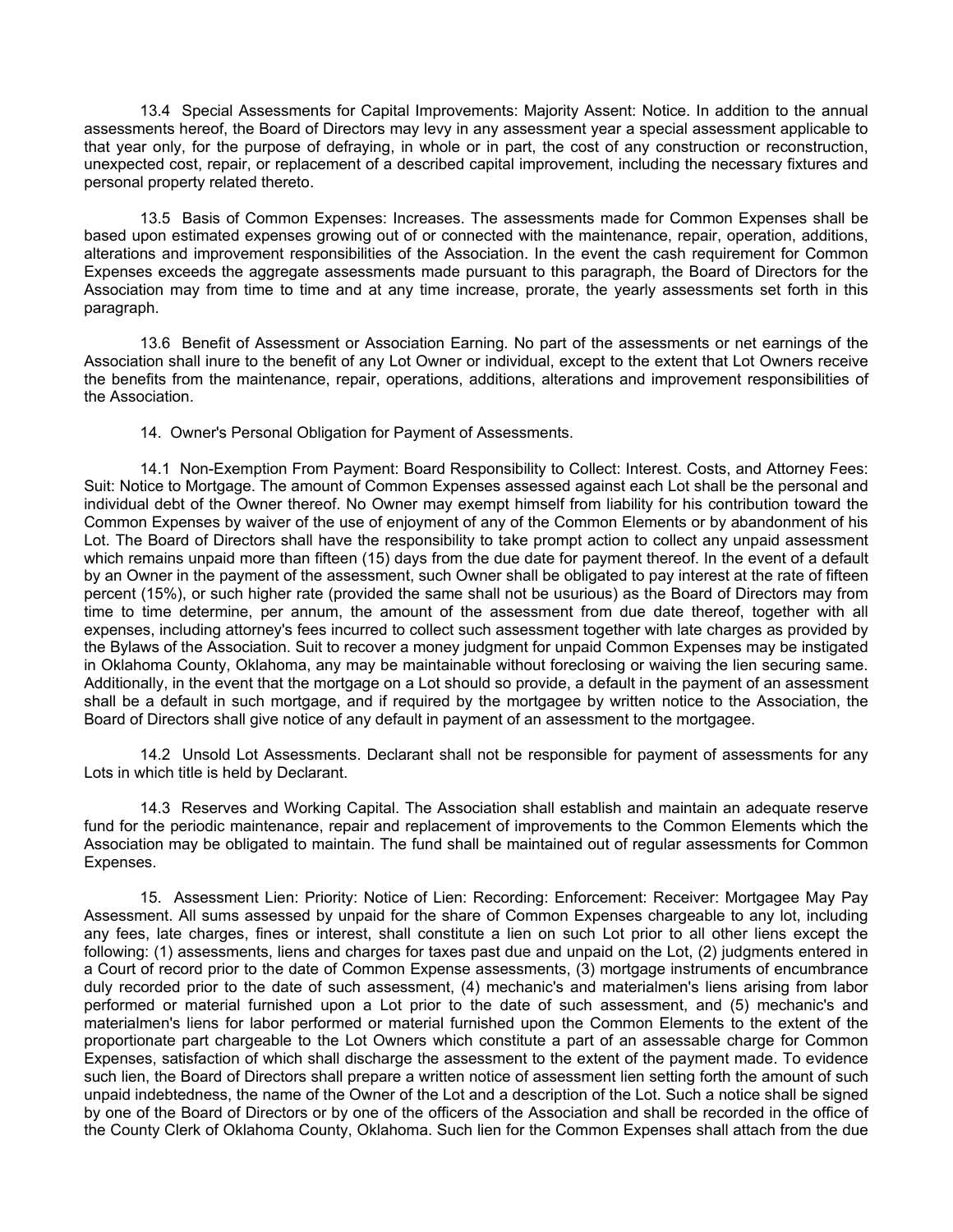date thereof and impart notice to third parties from the date of the recording thereof. Such lien may be enforced by the foreclosure of the defaulting Owners Lot subsequent to the recording of a notice or claim thereof by the Association in like manner as a mortgage on real property. In any such proceedings, the Owner shall be required to pay the costs, expenses and attorney's fees incurred for filing the lien and, in the event of foreclosure proceedings, the additional costs, expenses and attorney's fees incurred. The Owner of the Lot being foreclosed shall be required to pay to the Association the yearly assessment for the Lot during the period of foreclosure, and the Association shall have the power to purchase a Lot at foreclosure or other legal sale and to acquire and hold, lease, mortgage, vote the votes appurtenant to, conveyor otherwise deal with the same. Any mortgagee holding a lien on a Lot may pay, but shall not be required to pay, any unpaid Common Expenses payable with respect to such Lot, and such payment shall not be deemed a waiver by the Association of default by the Lot Owner.

16. Assessments Collectible Upon Sale. Upon the sale or conveyance of a Lot, all unpaid assessments against the Seller-Owner for his prorate share of the Common Expenses, including interest, and reasonable attorney's fees incurred in collection, shall be first paid out of the sale price or by the purchaser in preference of any other assessments or charges of whatever nature, except the following:

16.1 Assessments, liens and charges for taxes past due and unpaid on the Lot;

16.2 Judgments entered in a Court of record prior to the date of Common Expense assessment;

16.3 Mortgage instruments of encumbrance duly recorded prior to the date of such assessments,

16.4 Mechanic's and materialmen's liens arising from labor performed or material furnished upon a Lot prior to the date of such assessment; and mechanic's and materialmen's liens for labor performed or material furnished upon the Common Elements to the extent of the proportionate part chargeable to the Lot Owners which constitute a part of an assessable charge for Common Expenses, the satisfaction of which shall discharge the assessment to the extent of the payment made. In a voluntary conveyance of a Lot, the grantee of the Lot shall be jointly and severally liable with the grantor of all unpaid assessments by the Association against the latter for his share of the Common Expenses up to the time of the grant or conveyance, without prejudice to the qrantee's right to recover from the grantor the amounts paid by the grantee therefor. However, any such grantee shall be entitled to a statement from the manager or Board of Directors of the Association, as the case may be, setting forth the amount of the unpaid assessments against the grantor due the Association, and such grantee shall not be liable for, nor shall the Lot conveyed by subject to a lien fort any unpaid assessments made by the Association against the grantor in excess of the amount therein set forth.

17. Mortgaging a Lot Priority; Mortgage Subject to Declaration; Mortgagee in Title; Unpaid Assessment. An Owner shall have the right from time to time to mortgage or encumber his Lot and the interests appurtenant thereto by deed of trust, mortgage or other instrument, but the lien created thereby shall be subject to the terms and provisions of this Declaration, and any mortgagee or other lien holder who acquires a Lot through judicial foreclosure, public sale or other means shall be subject to the terms and conditions of this Declaration except as specifically excepted therefrom. Where the holder of a first mortgage of record or other purchaser obtains title to the Lot as a result of foreclosure of the first mortgage or deed in lieu of foreclosure, such acquires of title shall not be liable for the share of the Common Expenses or assessments chargeable to such Lot which became due prior to acquisition of title to such Lot by such acquire. Such unpaid share of Common Expenses or assessments shall be deemed to be Common Expenses collectible from the Owners of all of the Lots, including such acquire, his successors and assigns.

18. Insurance.

18.1 General Liability. The Association shall have the right, but shall not be required, to purchase liability and casualty insurance deemed necessary by the Association.

18.2 Fidelity Insurance. The Board of Directors may elect to obtain and maintain fidelity insurance coverage against dishonest acts on the part of officers, directors, managers, trustees, employees or volunteers responsible for handling funds belonging to or administered by the Association. The fidelity bond or insurance must name the Association as the named insured and shall be written in an amount sufficient to provide protection which is in no event less than one and one-half (1 V2) times the estimated annual operating expenses and reserves or (ii) the estimated maximum of funds, including reserve fund, in the custody of the Association or the management agent, as the case may be, at any given time during the term of each bond, or (iii) a sum equal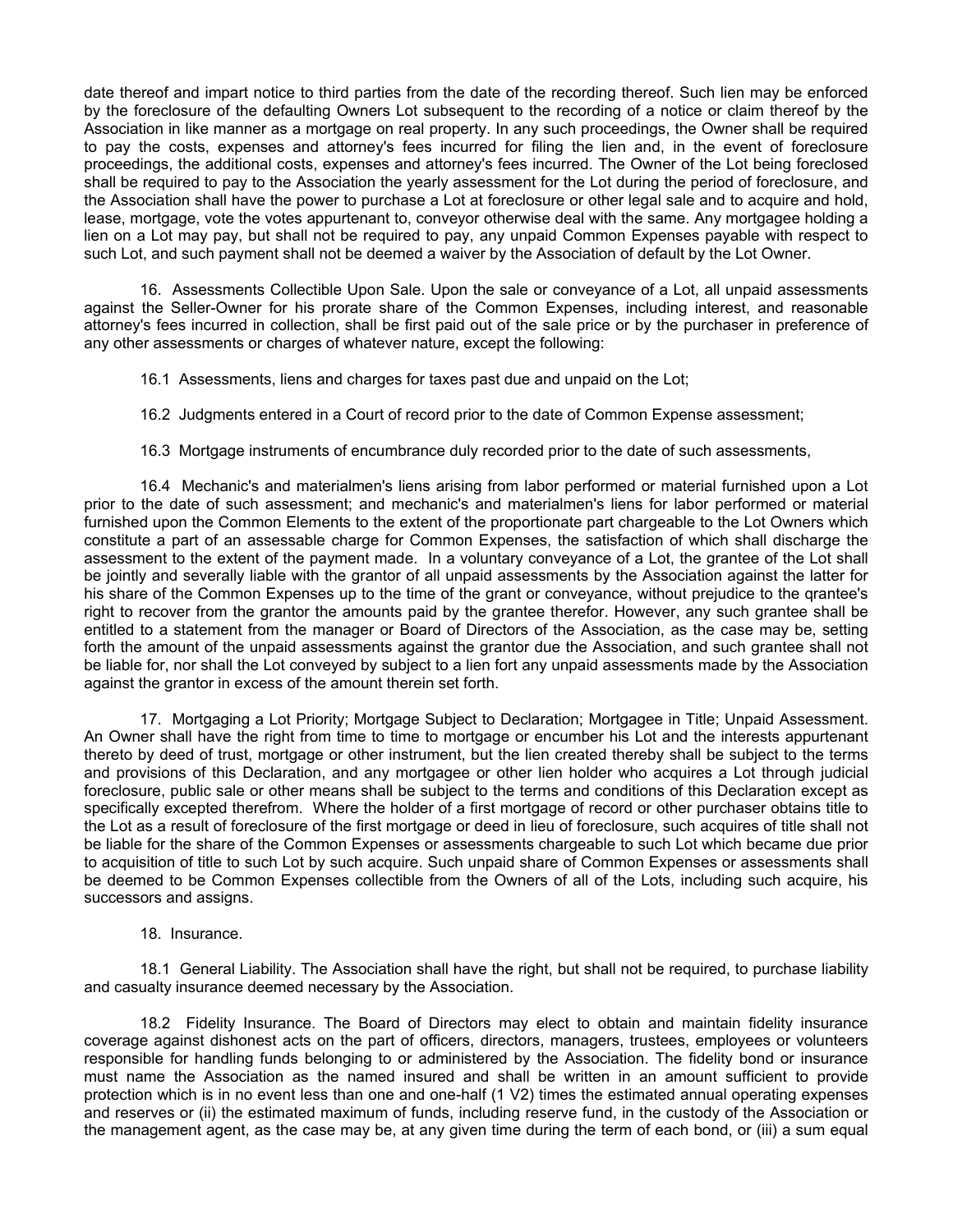to three (3) months' aggregate assessments on all Lots plus reserve funds. In connection with such coverage, an appropriate endorsement to the policy to cover any persons who serve without compensation shall be added if the policy would not otherwise cover volunteers. The fidelity insurance policy shall provide that it may not be canceled or substantially modified (including cancellation for nonpayment of premium) without at least ten (10) days prior written notice to the Association or to any Insurance Trustee and each servicer on behalf of FNMA and FHLMC.

18.3 Insurance for Lot Owner. Each Owner shall be required to obtain insurance, at his own expense, on his Lot, improvements, and on all furnishings and decorations and other items of personal property belonging to an Owner. Casualty and public liability insurance coverage within each Lot are specifically made the responsibility of the Owner thereof.

18.4 Insurance Trustee: Power of Attorney. Notwithstanding any of the foregoing provisions and requirements relating to property or liability insurance, there may be named as an insured, on behalf of the Association, the Association's authorized representative, including any trustee with whom such Association may enter into any Insurance Trust Agreement or any successor to such trustee (each of whom shall be referred to herein as the "Insurance Trustee"), who shall have exclusive authority to negotiate losses under any policy providing such property or liability insurance. Each Lot Owner appoints the Association or any Insurance Trustee or substitute Insurance Trustee designated by the Association as attorney-in-fact for the purpose of purchasing and maintaining such insurance, including: the collection and appropriate disposition of the proceeds thereof; the negotiation of losses and execution of releases of liability; the execution of all documents; and the performance of all other acts necessary to accomplish such purpose. The Association or any Insurance Trustee shall receive, hold or otherwise property dispose of any proceeds of insurance in trust for Lot Owners and their first mortgage holders, as their interests may appear.

19. Eminent Domain.

19.1 Acquisition of All or Substantially All of a Lot. If a Lot is acquired by eminent domain, or if part of a Lot is acquired by eminent domain leaving the Lot Owner with a remnant which may not practically or lawfully be used for any purpose permitted by this Declaration, the award must compensate the Lot Owner and mortgagees, if any, as their interest may appear, for the Lot and its Common Element Interest, whether or not any Common Element interest is acquired. Upon acquisition, unless the decree otherwise provides, that Lot's entire Common Element interest, votes in the Association, and Common Expense liability are automatically reallocated to the remaining Lots in proportion to the respective interests, votes, and liabilities of those Lots before the taking.

19.2 Acquisition of Part of Common Elements. If part of the Common Elements is acquired by eminent domain, the award must be paid to the Association. The Association shall divide any portion of the award not used for any restoration or repair of the remaining Common Elements among the Lot Owners in proportion to their respective Common Element interests before the taking.

19.3 Association to Represent Owners. The Association shall represent the Lot Owners in any condemnation proceedings or in negotiations, settlements and agreements With the condemning authority for acquisition of the Common Elements, or part thereof. Each Lot Owner appoints the Association as attorney-in-fact for such purposes.

20. Registration of Mailing Address of Lot Owners. Each Owner shall register his mailing address with the Association, and notices or demands intended to be served upon an Owner shall be sent by mail, postage prepaid, addressed in the name of the Owner at such registered mailing address.

21. Period of Ownership. The Real Estate Development created by this Declaration shall continue until this Declaration is revoked in the manner as is provided for in this Declaration.

22. General Reservations. Declarant reserves the right to establish within the Common Elements future easements, reservations, exceptions and exclusions consistent with the ownership and development of the Common Elements and of the Real Estate Development and for the best interests of the Lot Owners and the Association in order to serve the entire Real Estate Development.

23. Waiver Clause. Except as to the payment of assessments, the Association shall have the power to grant to any Owner a waiver, variance or exception of and from any of the provisions of this Declaration, so long as said waiver, variance or exception is approved by the Declarant, if the Declarant is the owner of any Lots, and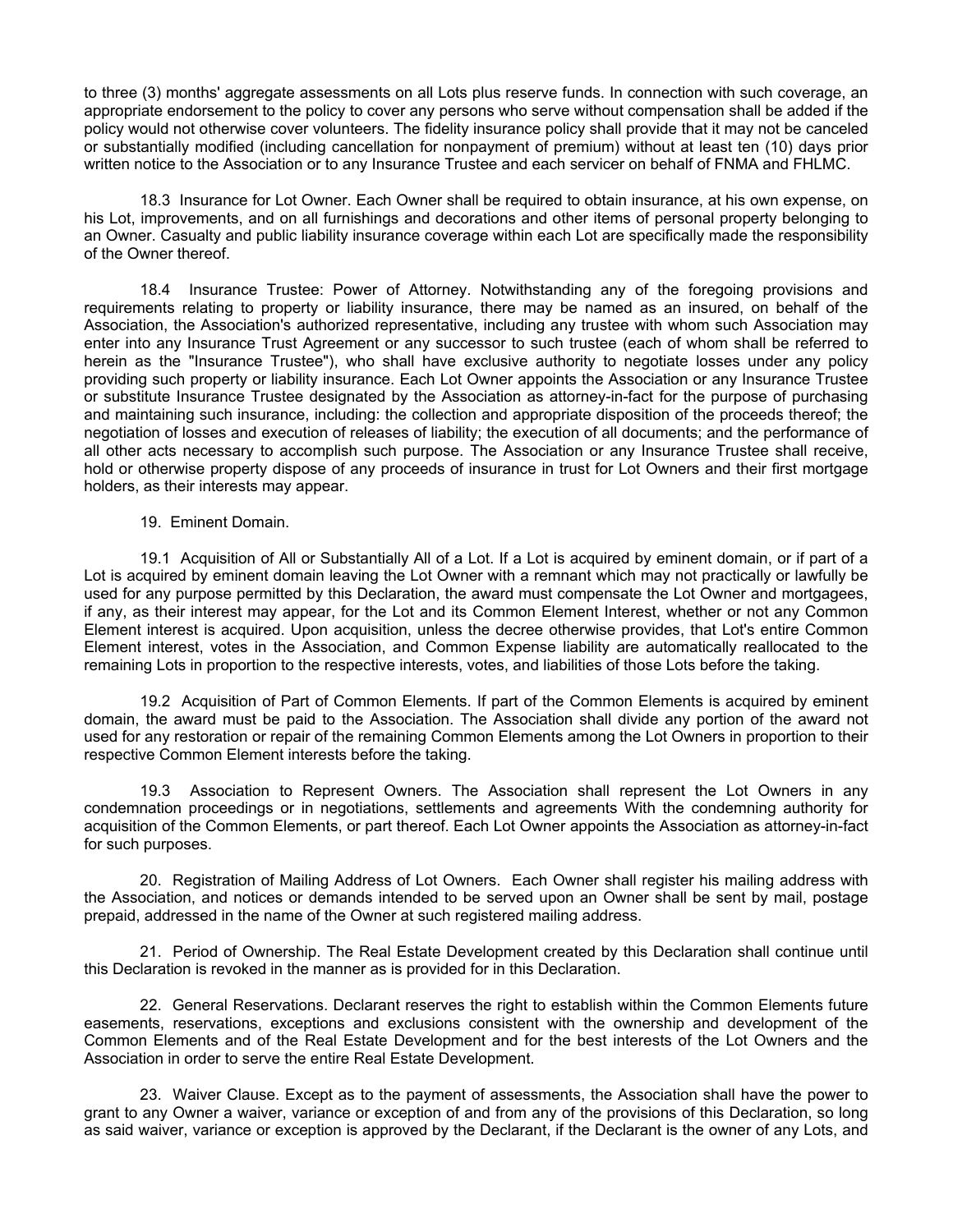so long as said waiver, variance or exception is approved by a majority of the Board of Directors of the Association.

# 24. General.

24.1 Severance. If any of the provisions of this Declaration or any paragraph, sentence, clause, phrase or word, or the application thereof in any circumstance be invalidated, such invalidity shall not affect the validity of the remainder of this Declaration, and the application of any such provisions, paragraph, sentence, clause, phrase or word in any other circumstances shall not be affected thereby.

24.2 Failure to Enforce Not Waiver. No provision contained in this Declaration or the By-Laws shall be deemed to have been abrogated or waived by reason of any failure to enforce the same irrespective of the number violations or breaches which may occur.

24.3 Captions. The captions herein are inserted only as a matter of convenience, and for reference, and in no way define, limit or describe the scope of this Declaration or exhibits or the intent of any provision hereof.

24.4 Gender. The use of the masculine gender in this Declaration shall be deemed to refer to the feminine or neuter gender, and the use of the singular shall be deemed to refer to the plural, and vise versa, whenever the context so requires.

24.5 Covenants to Run With the Land. The covenants, conditions and restrictions of this Declaration shall run with and bind the Real Estate Development and shall inure to the benefit of and be enforceable by the Association or any member, their respective legal representatives, heirs, successors and assigns.

24.6 Declarant Easement. Declarant has an easement through the Common Elements as may be reasonably necessary for the purpose of discharging Declarant's obligations or exercising Declarant's rights reserved herein.

24.7 Enforcement at Law or In Equity: Notice to Mortgagee of Uncured Default. The Association, or any Owner or Declarant, so long as Declarant has a record interest in the Real Estate Development, shall have the right to enforce by proceedings, at law or in equity, all restrictions, conditions, covenants, or reservations and the right to recover damages or other dues for such violations; however, with respect to assessment liens and Association Rules, the Association shall have the exclusive right to the enforcement thereof. The Association or any Owner shall also have the right to enforce, by proceedings at law or in equity, the provisions of this Declaration or the By-Laws and any amendments thereto. A first mortgagee, upon request, will be entitled to written notification from the Association of any default in the performance by the individual Lot Borrower of any obligation under the Real Estate Development documents which is not cured within sixty (60) days.

24.8 Attorneys Fees. In the event an action is instituted to enforce any of the provisions contained in this Declaration, the party prevailing in such action shall be entitled to recover from the other party thereto, as part of the judgment, reasonable attorney's fees and costs of such suit. In the event the Association is a prevailing party in such action, the amount of such attorney's fees and costs shall be a special assessment with respect to the Lot involved in the action.

24.9 Amendments. Declarant hereby reserves and is granted the right and power to amend this Declaration at any time while Declarant has ownership of any Lot. Declarant and its successors may also record a Special Amendment to this Declaration (i) to comply with requirements of the Federal National Mortgage Association, the Government National Mortgage Association, the Federal Home Loan Mortgage Corporation, the Department of Housing and Urban Development, the Federal Housing Administration, the Veteran's Administration, or any other governmental agency or any other public, quasi-public or private entity which performs (or may in the future perform) functions similar to those currently performed by such entities and/or (ii) to induce any of such agencies or entitles to make, purchase, sell, insure or guarantee first mortgage covering Lots and improvement thereon. In furtherance of the foregoing, a power coupled with an interest is hereby reserved and granted to the Declarant to make or consent to a Special Amendment on behalf of each Owner, each deed, mortgage, trust deed, other evidence of obligation or other instrument affecting a Lot and the acceptance thereof shall be deemed to be a grant and acknowledgment of, and a consent to the reservation of, the power of the Declarant to make, execute, and record special amendments. No special amendment made by Declarant Shall affect or impair the lien of any first mortgage upon a Lot and Improvements thereon or any warranties made by an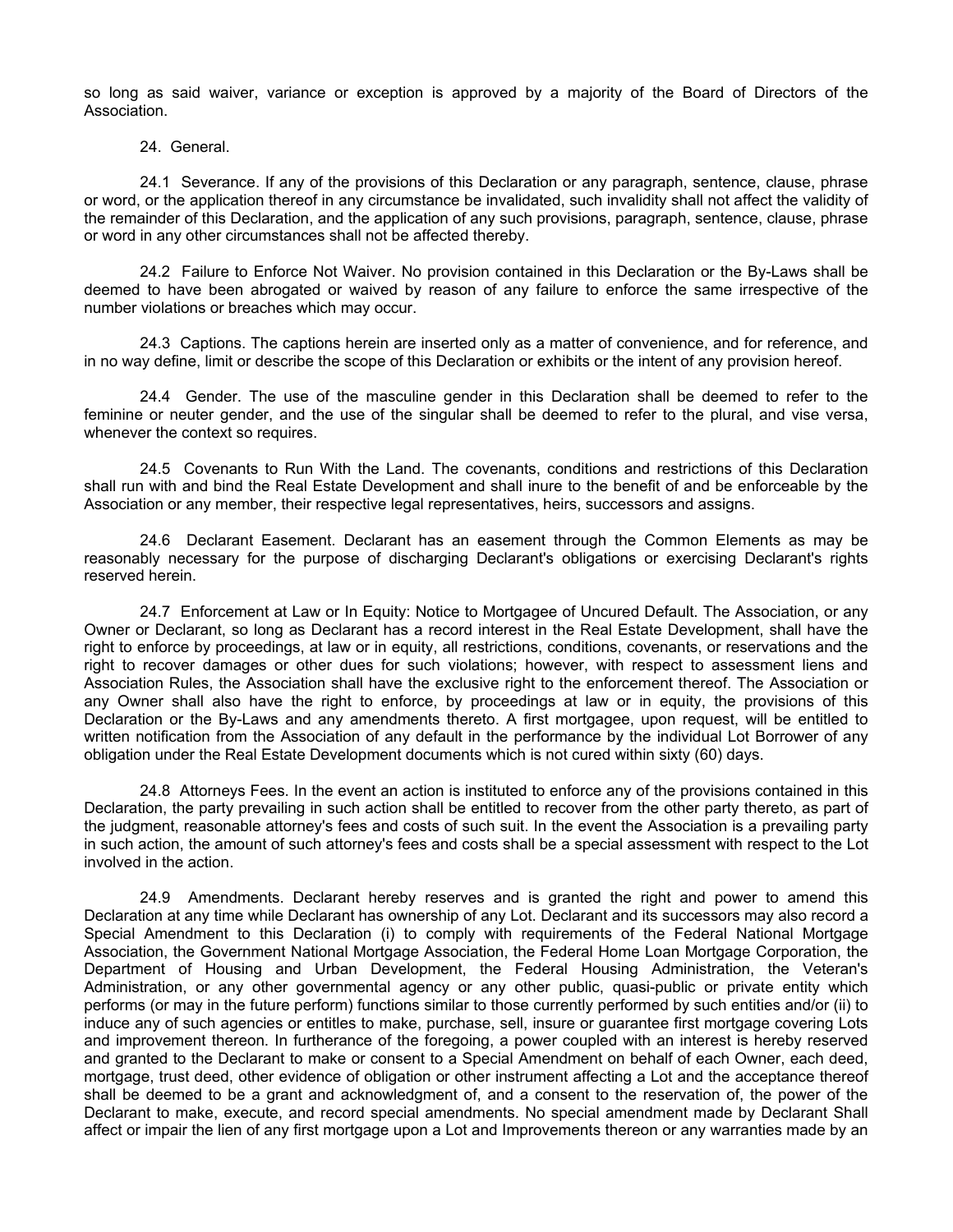Owner or first mortgagee in order to induce any of the above agencies or entities to make, purchase, insure, or guarantee the first mortgage on the such Owner's Lot and improvements thereon.

24.10 Future Additions. Although this Declaration includes only the real property described on attached Exhibit "A", it is the intention of the Declarant to develop additional areas, which additional areas will be complementary in concept to this Declaration, and which additional areas will provide additional owners as members of the Association. The Declarant, its successors and assigns, shall have the right to bring within the concept of this Declaration additional areas. The Additions authorized under this Article shall be made by filing of record a Supplementary Declaration of Covenants, Conditions and Restrictions, herein called :Supplementary Declaration" with respect to the additional property which shall extend the concept of the covenants and restrictions of this Declaration to such property. Such Supplementary Declaration may contain such complementary additions and modifications of the covenants and restrictions contained in this Declaration as may be necessary to reflect the different character, if any, of the added properties, provided they are not inconsistent with the concept of this Declaration.

IN WITNESS WHEREOF, the undersigned have executed these presents the 25th day of October, 2000.

Signed by J.N. Quick, Sr., Manager of Quick-Mincey Properties, L.L.C., Declarant.

**Exhibit "A"**  (metes and bounds description purposely omitted)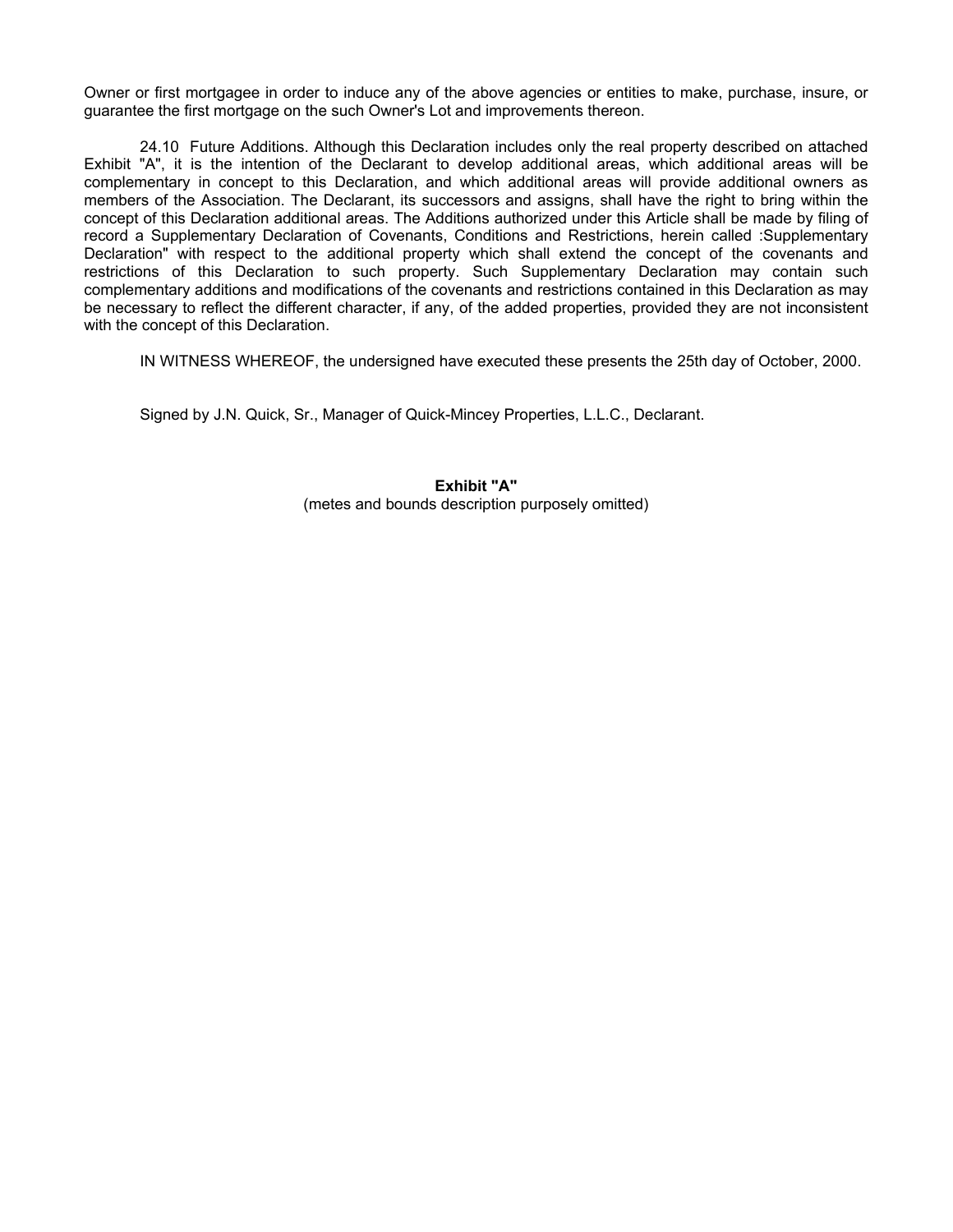### **SUPPLEMENTAL DECLARATION OF COVENANTS, CONDITIONS AND RESTRICTIONS TO WOODVINE FOR WOODVINE II**

## KNOW ALL MEN BY THESE PRESENTS:

The undersigned states:

A. The undersigned (hereinafter "Declarant") is the owner of certain real estate located in the City of Oklahoma City, Oklahoma County, Oklahoma, platted into block, lots, streets and easements as shown on the plat thereof, recorded in the records of Oklahoma County, State of Oklahoma at Plat Book 60, Page 8, and graphically shown on Exhibit "A", attached hereto and made a part hereof.

The Plat shall be referred to herein as the "Property" or "Project".

B. The Project may be referred to herein as WOODVINE II.

C. Declarant has heretofore created and recorded a certain Declaration of Covenants, Conditions and Restrictions of Woodvine, filed January 12, 2001 and recorded in Book 7995, Page 1477 of the records of Oklahoma County (hereinafter referred to as the "Declaration"), which said Declaration encumbers land known a Woodvine, an Addition to the City of Oklahoma City, Oklahoma County, Oklahoma. Said Declaration provides for the development by the Declarant of additional areas (hereinafter referred to as "future additions"), which future additions will be complimentary in concept to said Declaration, and which future additions will provide additional owners as members of the Association.

D. The Declarant desires to encumber the property or project with the Covenants, Conditions and Restrictions set forth in the Declaration. The property or project is hereby defined as a Future Addition as provided in the Declaration.

E. The Declarant further expressly states that the property or project shall be held, conveyed, mortgaged, encumbered, and sold subject to the Declaration, all of which are for the purpose of enhancing and protecting the value and attractiveness of the property and the project, and every part thereof, for the benefit of the owners and their successors in title and it shall be incumbent upon the successors in title to adhere thereto; and any person or persons, corporation or corporations hereafter becoming the owner or owners, either directly or through any subsequent transfers, or in any manner whatsoever, of any such lots, parcels or areas shall take title to, hold and convey same, subject to the Declaration, herein; and, the Declarant does hereby adopt, ratify and confirm the said Declaration as applicable to Woodvine II, as fully and to the same effect as if contained in this instrument in its entirety.

Signed by J.N. Quick, Sr., Manager of Quick-Mincey Properties, LLC, Declarant.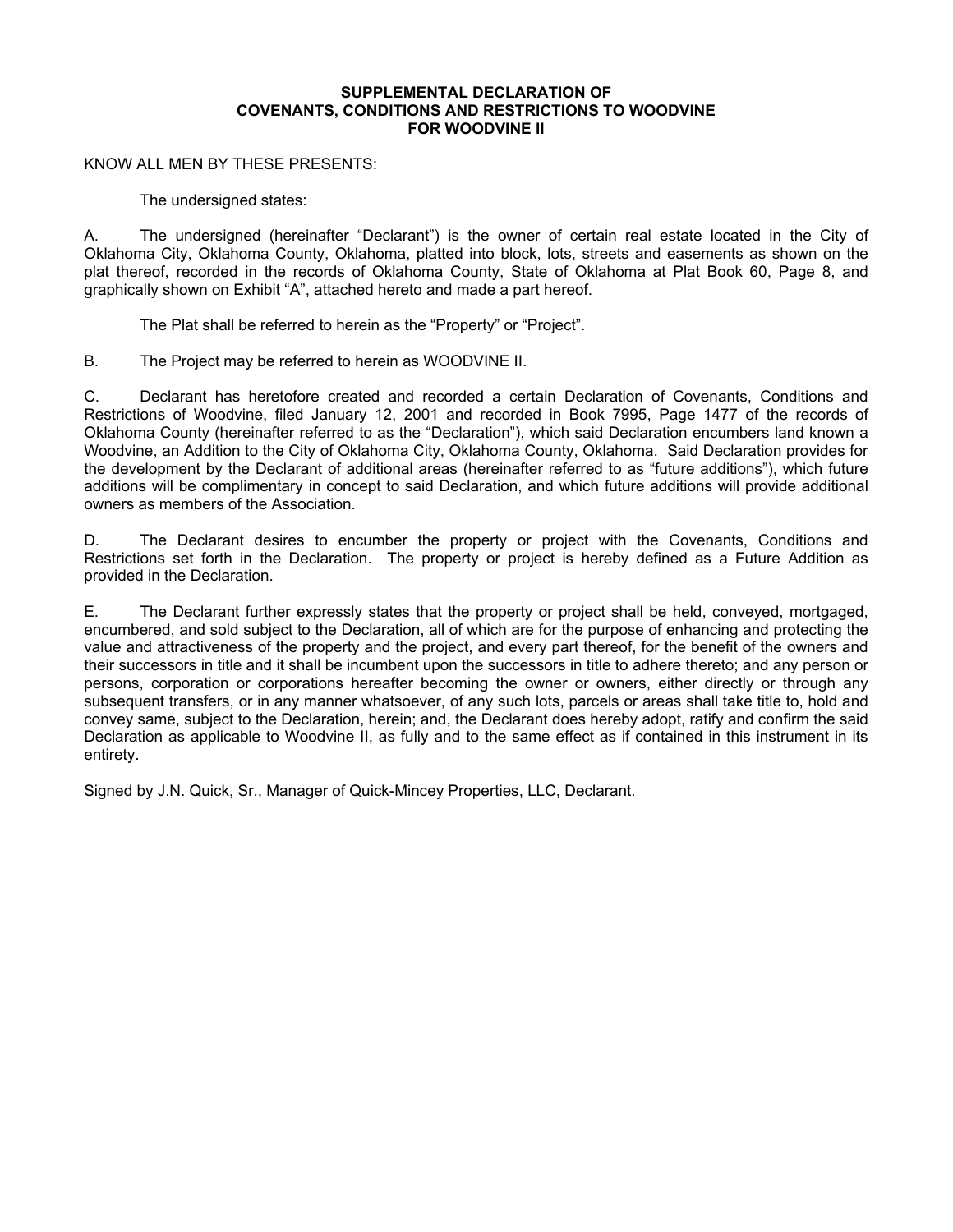### **SUPPLEMENTAL DECLARATION OF COVENANTS, CONDITIONS AND RESTRICTIONS TO WOODVINE FOR WOODVINE III**

## KNOW ALL MEN BY THESE PRESENTS:

The undersigned states:

A. The undersigned (hereinafter "Declarant") is the owner of certain real estate located in the City of Oklahoma City, Oklahoma County, Oklahoma, platted into block, lots, streets and easements as shown on the plat thereof, recorded in the records of Oklahoma County, State of Oklahoma at Plat Book 61, Page 32, and graphically shown on Exhibit "A", attached hereto and made a part hereof.

The Plat shall be referred to herein as the "Property" or "Project".

B. The Project may be referred to herein as WOODVINE III.

C. Declarant has heretofore created and recorded a certain Declaration of Covenants, Conditions and Restrictions of Woodvine, filed January 12, 2001 and recorded in Book 7995, Page 1477 of the records of Oklahoma County (hereinafter referred to as the "Declaration"), which said Declaration encumbers land known a Woodvine, an Addition to the City of Oklahoma City, Oklahoma County, Oklahoma. Said Declaration provides for the development by the Declarant of additional areas (hereinafter referred to as "future additions"), which future additions will be complimentary in concept to said Declaration, and which future additions will provide additional owners as members of the Association.

D. The Declarant desires to encumber the property or project with the Covenants, Conditions and Restrictions set forth in the Declaration. The property or project is hereby defined as a Future Addition as provided in the Declaration.

E. The Declarant further expressly states that the property or project shall be held, conveyed, mortgaged, encumbered, and sold subject to the Declaration, all of which are for the purpose of enhancing and protecting the value and attractiveness of the property and the project, and every part thereof, for the benefit of the owners and their successors in title and it shall be incumbent upon the successors in title to adhere thereto; and any person or persons, corporation or corporations hereafter becoming the owner or owners, either directly or through any subsequent transfers, or in any manner whatsoever, of any such lots, parcels or areas shall take title to, hold and convey same, subject to the Declaration, herein; and, the Declarant does hereby adopt, ratify and confirm the said Declaration as applicable to Woodvine III, as fully and to the same effect as if contained in this instrument in its entirety.

Signed by J.N. Quick, Sr., Manager of Quick-Mincey Properties, LLC, Declarant.